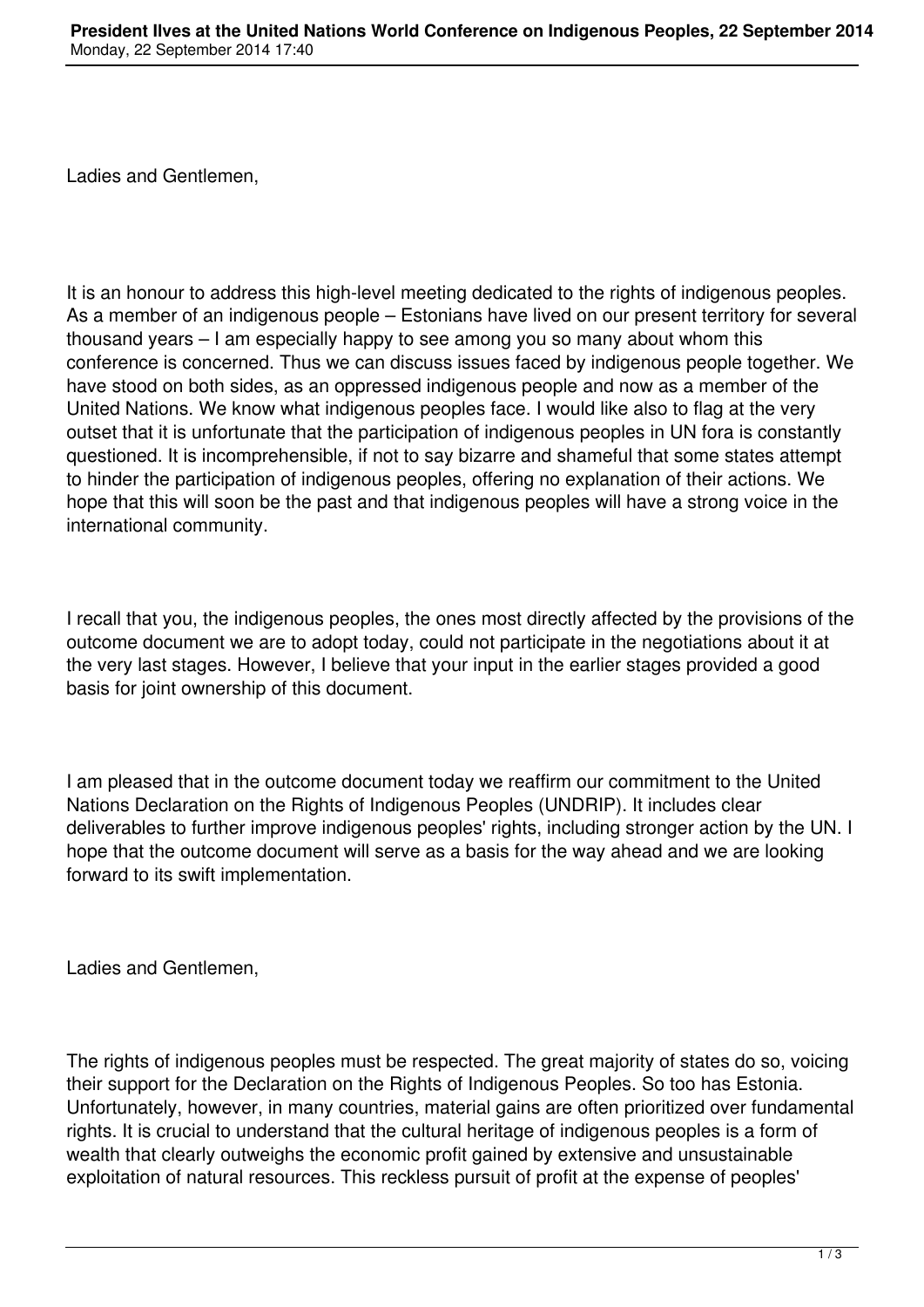culture is precisely what we have witnessed in many Finno-Ugric areas.

For Estonians, the future of Finno-Ugric peoples with whom we are linked in kinship and language is particularly close to our hearts. We know and have felt the fear of extinction. We have observed with concern that their populations have decreased, while socio-political activism to improve to their position has not always corresponded to this major challenge. The worst scenario, in our view, would be that national organizations vanish, leaders marginalized and the countries where they live indifferent – claiming that indigenous peoples as such have, to quote a phrase we know from the soviet era, "no perspective".

Urbanization, industrialization, world wars, deportations and extensive migration all have left deep wounds within many indigenous populations. Including, for example, the Votic population, our Finno-Ugric cousins. A few years before the turn of the millennium the construction of the large Laugasuu (Ust-Luga) port began. It is being built on traditional Votic lands where our cousins have lived for as long on their territory as we Estonians on ours. This construction poses a great danger to the last three remaining Votic villages: Luutsa, Liivtšülä and Jõgõperä. Even though the construction of Laugasuu port is in conflict with the UN Declaration on the Rights of Indigenous Peoples, the current situation faced by the Votes is hardly unique. We all know there is a long list of indigenous peoples living in the most challenging of conditions. For example, side by side with the Votes lives another small Finno-Ugric nation, the Izhorians, who are especially endangered by the plan to erect a chemical plant right next to the their villages of Rutši and Viistina. If the chemical plant is be erected and the environment destroyed, the nation and culture would be endangered and might be even destroyed. And mankind will grow ever poorer.

To support our kindred-nations, the Estonian Government launched the Kindred Peoples Programme in 1999. It is a government aid programme for supporting indigenous Uralic languages and cultures. It provides support in five different fields – education and training courses, research, culture and information exchange, as well as healthcare and protection of the environment. For years Estonian experts have contributed to the UN Permanent Forum on Indigenous Issues and our government has provided financial support to the UN Fund on Indigenous Populations. We shall continue to do so in the future.

Ladies and Gentlemen,

I would like to acknowledge New Zealand for always including Māori peoples in their delegation